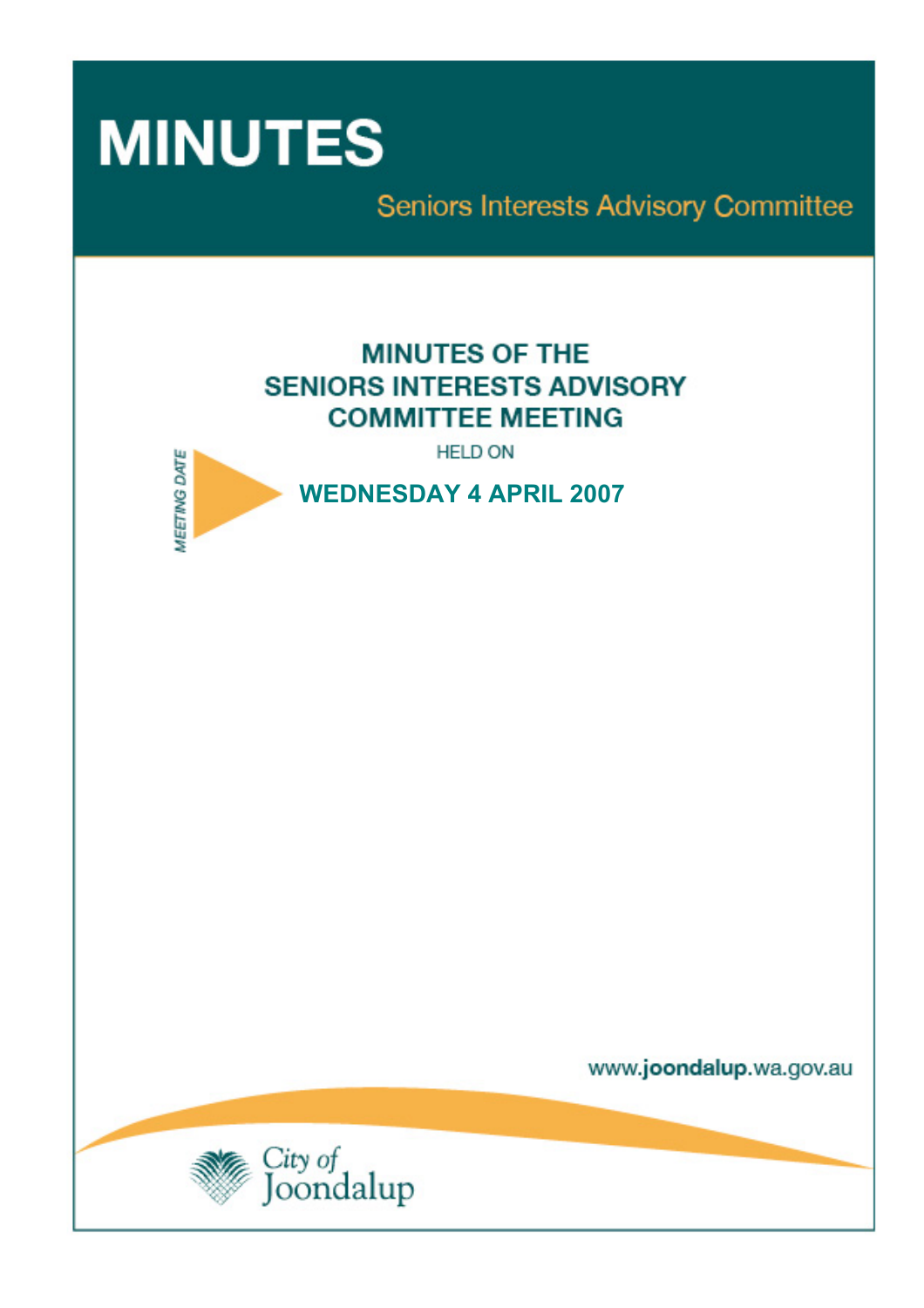# **CITY OF JOONDALUP**

# **MINUTES OF THE SENIORS INTERESTS ADVISORY COMMITTEE MEETING HELD IN CONFERENCE ROOM 3, JOONDALUP CIVIC CENTRE, BOAS AVENUE, JOONDALUP ON WEDNESDAY, 4 APRIL 2007.**

# **ATTENDANCE**

# **Committee Members:**

| Cr Brian Corr            |
|--------------------------|
| <b>Cr Richard Currie</b> |
| Ms Margaret March        |
| Ms Joy Coleman           |
| Ms Valerie Corey         |
| Ms Patricia Geary        |
| Mr Allyn Bryant          |
| Mr Kevan Rogerson        |

Presiding Person South Ward Community Member Community Member **Community Member Community Member** Association of Independent Retirees gerson **Mr According Contract Contract Contract Contract Contract Contract Contract Contract Contract Contract Contract Contract Contract Contract Contract Contract Contract Contract Contract Contract Contract Contract Con** 

# **Officers:**

| Ms Rebecca Moore | Manager, Community Development & Library Services |                        |
|------------------|---------------------------------------------------|------------------------|
| Ms Lanie Pianta  | <b>Community Development Officer</b>              | absent 1015 to 1016hrs |
| Mrs Jill Hewison | <b>Administrative Secretary</b>                   |                        |

#### **In attendance:**

Mr Peter Boam, Invited Guest *absent from 0935 to 1000hrs*

# **DECLARATION OF OPENING**

The Presiding Person declared the meeting open at 0931 hrs.

# **APOLOGIES/LEAVE OF ABSENCE**

Ms Helen Attrill

# **CONFIRMATION OF MINUTES**

# MINUTES OF THE SENIORS INTERESTS ADVISORY COMMITTEE MEETING HELD ON 7 FEBRUARY 2007

**MOVED Allyn Bryant SECONDED Margaret March that the minutes of the meeting of the Seniors Interests Advisory Committee held on 7 February 2007 be confirmed as a true and correct record.** 

# **The Motion was Put and CARRIED (8/0) CARRIED (8/0)**

**In favour of the motion:** Cr Corr, Cr Currie, Ms M March, Ms J Coleman, Ms V Corey, Ms P Geary, Mr A Bryant, Mr K Rogerson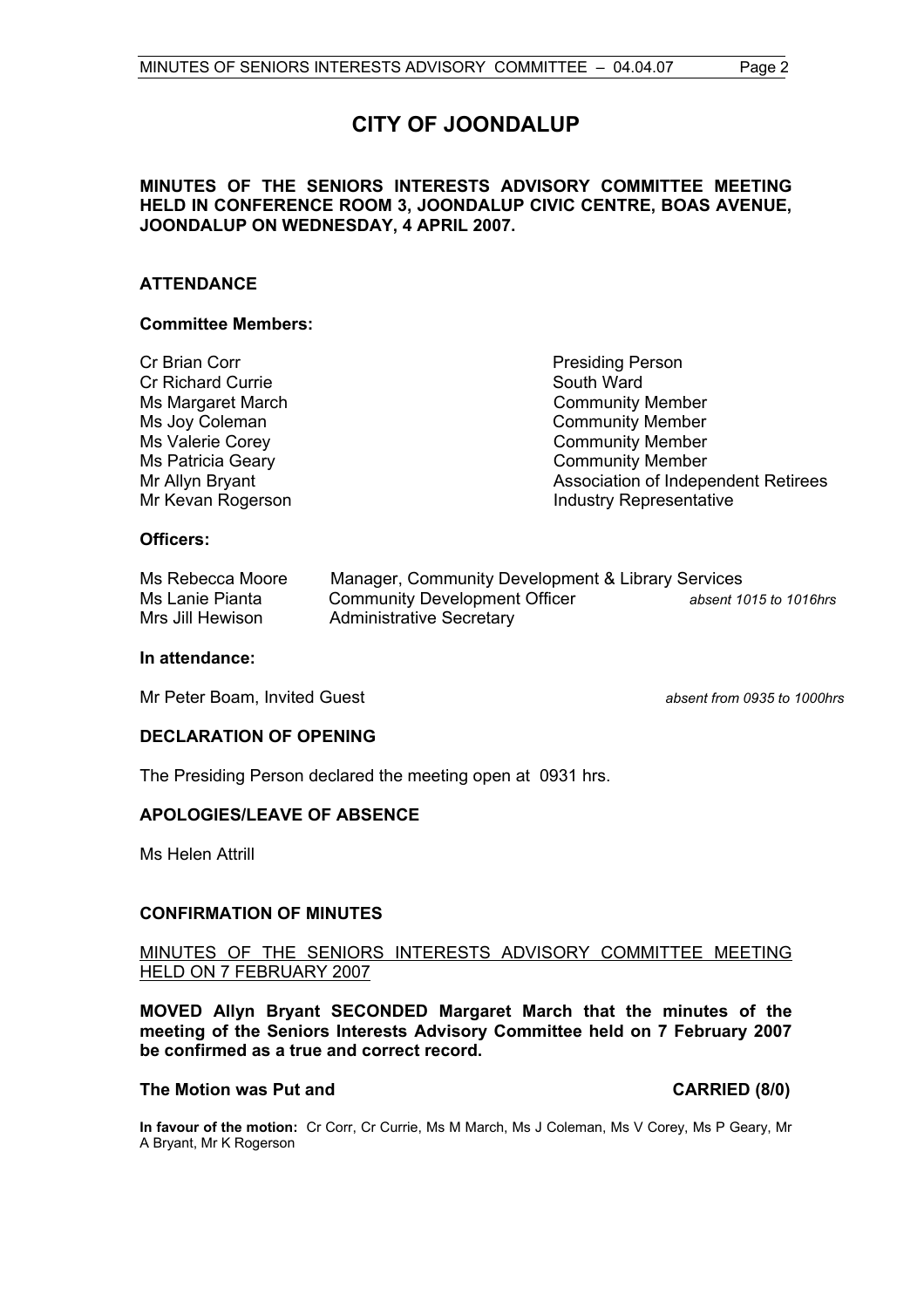# **ANNOUNCEMENTS BY THE PRESIDING PERSON WITHOUT DISCUSSION**

The Presiding Person circulated a document for information purposes on the Local Government rating of land used for charitable purposes which was raised at the previous meeting (Attachment 1 refers).

# **DECLARATIONS OF INTEREST**

Mr P Boam, while not a member of the Committee, indicated he had an interest in Item 1.

# **IDENTIFICATION OF MATTERS FOR WHICH THE MEETING MAY SIT BEHIND CLOSED DOORS**

**Nil** 

# **PETITIONS AND DEPUTATIONS**

**Nil** 

*Mr Peter Boam left the Room at 0935 hrs.* 

# **REPORTS**

# **ITEM 1 SENIORS INTERESTS ADVISORY COMMITTEE INDUSTRY REPRESENTATIVE NOMINATIONS**

**WARD:** All

| <b>RESPONSIBLE</b> | Mr Clayton Higham                         |
|--------------------|-------------------------------------------|
| <b>DIRECTOR:</b>   | <b>Planning and Community Development</b> |

# **PURPOSE**

To provide the Seniors Interests Advisory Committee (SIAC) with nominations received for the Industry representative vacancy.

\_\_\_\_\_\_\_\_\_\_\_\_\_\_\_\_\_\_\_\_\_\_\_\_\_\_\_\_\_\_\_\_\_\_\_\_\_\_\_\_\_\_\_\_\_\_\_\_\_\_\_\_\_\_\_\_\_\_\_\_\_\_\_\_\_\_\_

# **EXECUTIVE SUMMARY**

This report details the process undertaken to fill the SIAC "industry representative" vacancy. The process included advertising in the Joondalup Times community newspaper and disseminating an advertisement electronically through an extensive email network.

*It is recommended that the Seniors Interests Advisory Committee:* 

*1 NOTES the process undertaken to fill the "industry representative" vacancy;*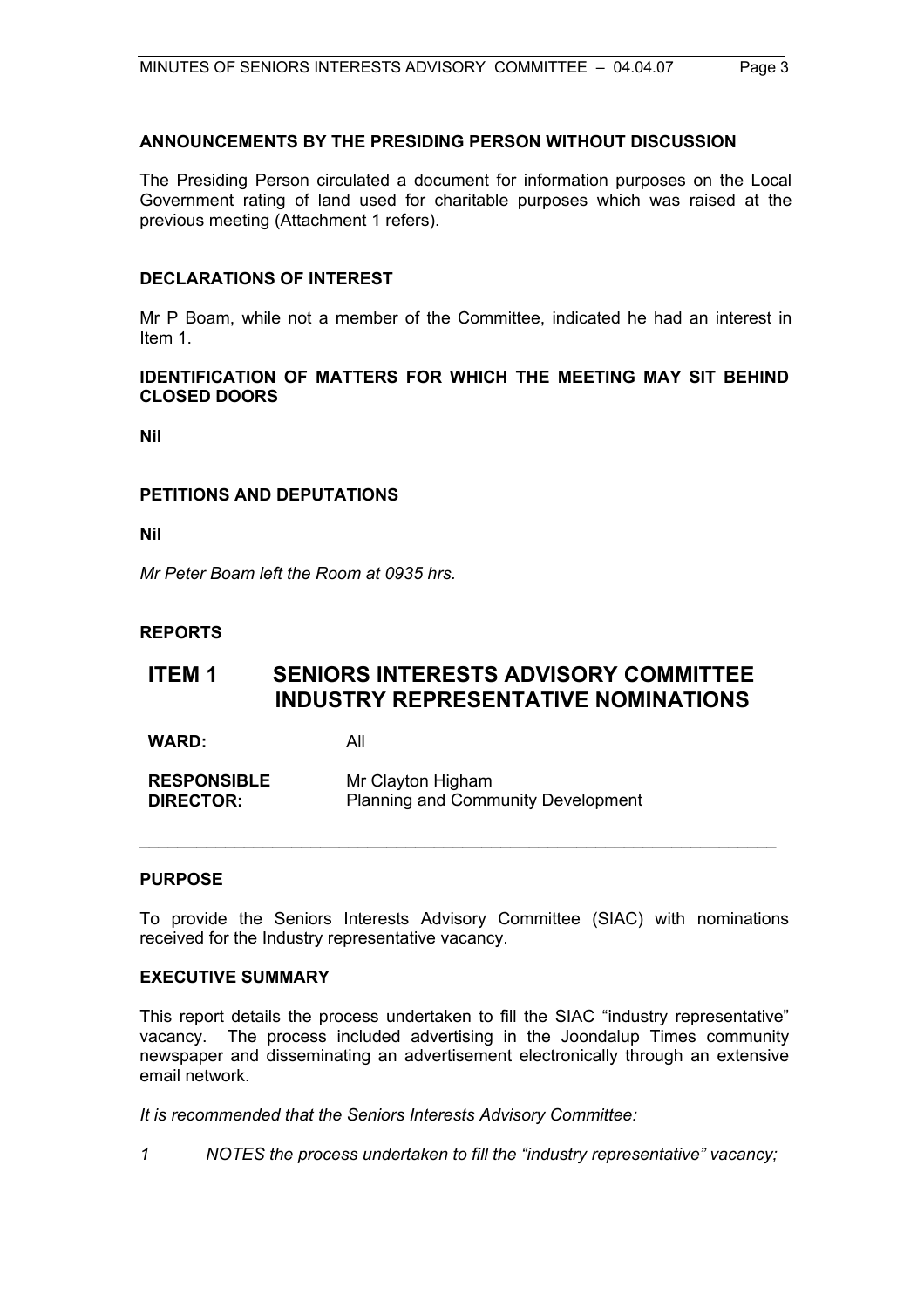*2 NOTES the three nominations received from:* 

| Ms Maria Bunn     |        | Manager, Multicultural Aged Care Service WA         |         |                |          |
|-------------------|--------|-----------------------------------------------------|---------|----------------|----------|
| Ms Lynda Waterman | Senior | Community                                           | Liaison | <b>Officer</b> | $\equiv$ |
|                   |        | <b>Commonwealth Carelink</b>                        |         |                |          |
| Mr Peter Boam     |        | <b>WA Retirement Villages Residents Association</b> |         |                |          |

*3 SUBMITS its preferred nominee, who members determine to be most appropriate given the Committee's objectives, to Council for endorsement.* 

# **BACKGROUND**

The SIAC operates under a Terms of Reference, which outlines membership, terms of appointment and vacancies and informs the process of filling Committee vacancies.

# **DETAILS**

The SIAC "industry representative" vacancy was advertised:

- Throughout the extensive "industry" email network of the Community Development Officer; -
- In the Joondalup Voice section of the Joondalup Times community newspaper on 8 February 2007;
- By word of mouth as opportunities presented.

Expressions of interest were received from people within the following agencies:

- Multicultural Aged Care Service WA (MACSWA);
- Commonwealth Carelink & Respite Centre;
- National Seniors:
- WA Retirement Villages Residents Association (WARCRA);
- Edith Cowan University Occupational Therapy Department.

Nominations have been received from:

- Maria Bunn Manager MACSWA;
- Lynda Waterman Senior Community Liaison Officer Commonwealth Carelink and
- Peter Boam WARCRA.

Nominations provide detailed information from nominees addressing the two questions asked on the nomination form. These are:

- How would your knowledge and experience in the seniors' area benefit the SIAC?
- What do you see as contemporary and emerging issues for seniors?

Peter Boam WARCRA, submitted a nomination application before receiving a nomination package. In terms of fair and equitable process, he was requested to complete the Seniors Interests Advisory Committee (SIAC) Industry Representative Vacancy Nomination Form, which he has since done after a nomination package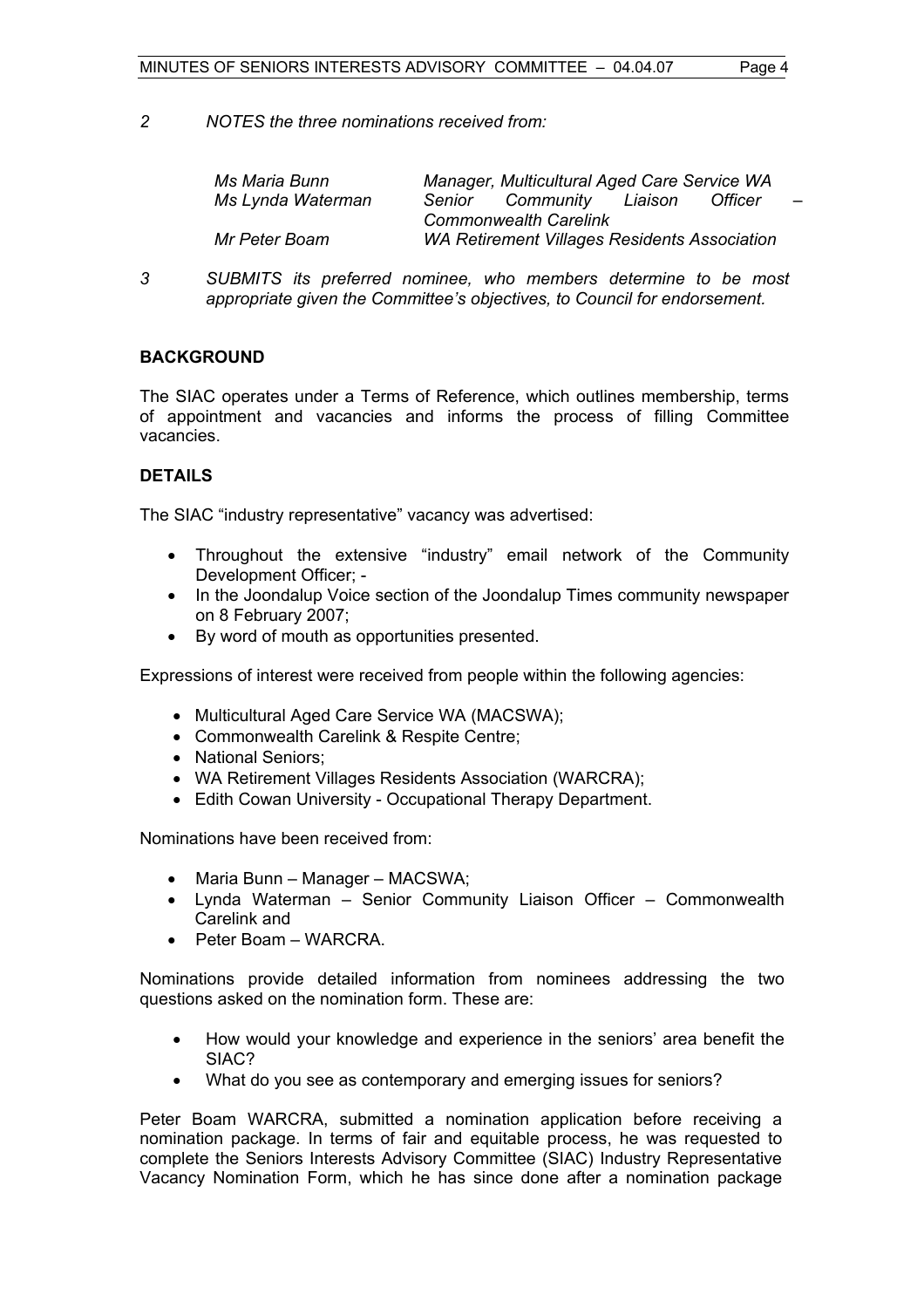with all relevant information was sent to him. Other nominees to date, have addressed the two questions, documenting many years' experience in the Aged Care area, as well as demonstrating a wealth of knowledge and experience and an understanding of issues for seniors.

# **Link to Strategic Plan:**

The SIAC is linked to the Strategic Plan through the following:

Community Wellbeing

Outcome:

The City of Joondalup provides social opportunities that meet community needs

# Objective 1.3:

# To continue to provide services that meet changing needs of a diverse and growing community

Strategy 1.3.2:

Provide quality of life opportunities for all community members

Strategy 1.3.3:

Provide support, information and resources

City Development

Outcome:

The City of Joondalup recognises the changing demographic needs of the community

# Objective 3.3

To continue to meet changing demographic needs

#### Strategy 3.3.2

Integrate plans to support community and business development

Organisational development

#### Outcome:

The City of Joondalup is an interactive community

# Objective 4.3

To ensure the city responds to and communicates with the community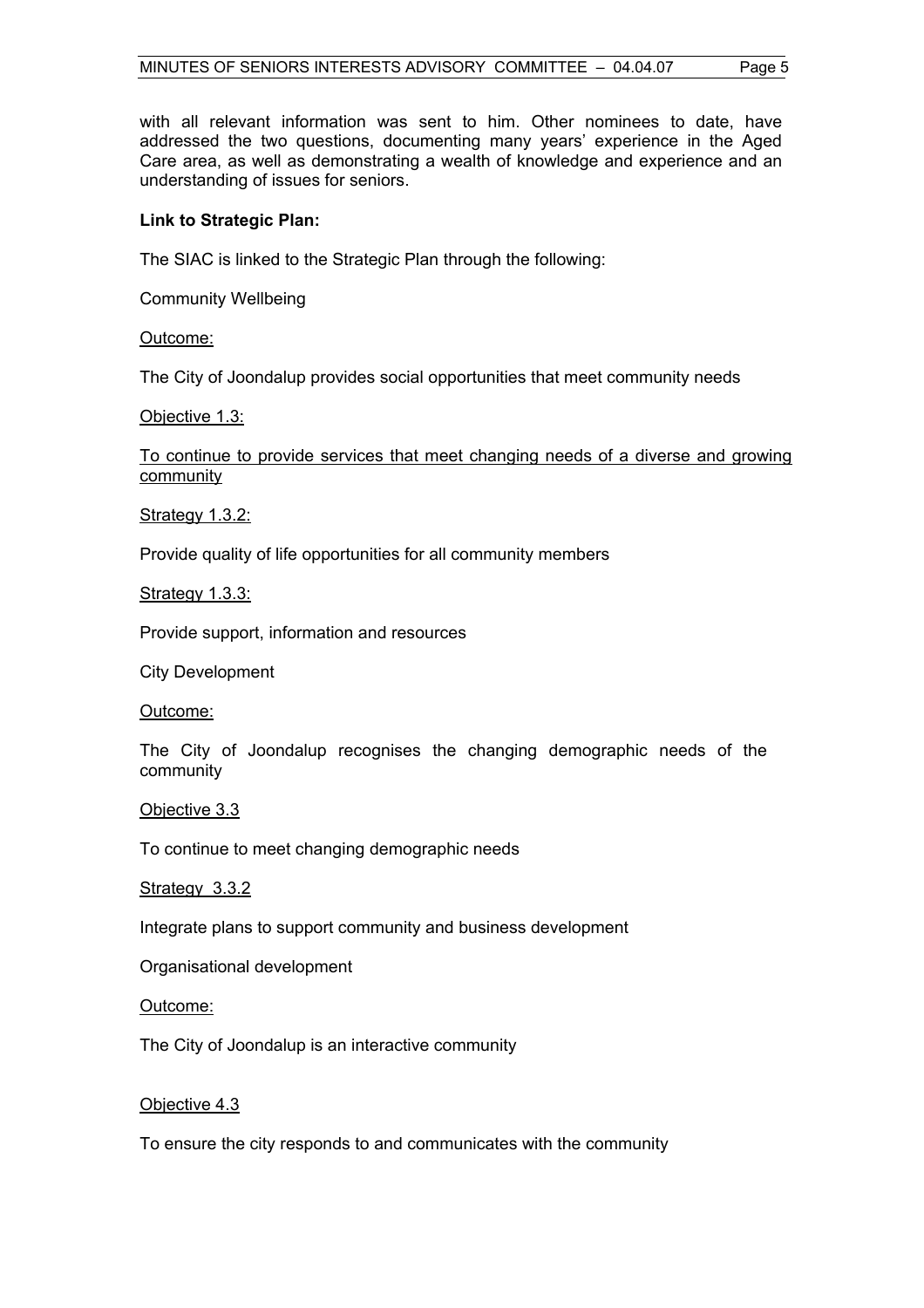# Strategy 4.3.1:

Provide effective and clear community consultation

# Objective 4.3.2

Provide accessible community information

# **Legislation – Statutory Provisions:**

The SIAC is a Council Committee, therefore membership needs to be endorsed by Council. The Committee's Terms of Reference require that the tenure of the Committee be for a period of two years and that the two-year period coincide with the election cycle of the elected Council.

# **Legislation – Statutory Provisions:**

Not Applicable

# **Risk Management considerations:**

Not Applicable

# **Financial/Budget Implications:**

Not Applicable

# **Policy implications:**

Not Applicable

# **Regional Significance:**

Not applicable

# **Sustainability implications:**

Not Applicable

# **Consultation:**

Not Applicable

# **COMMENT**

The three nominations for the SIAC industry representative vacancy are from individuals who have a vast range of experience and knowledge and come from different backgrounds and areas. All three meet the criteria to join the SIAC as an industry representative. Information provided by individuals on the nomination form, highlights the knowledge and experience of each nominee. This is an excellent opportunity for the Committee to endorse a quality representative, adding to the depth of knowledge and experience and importantly, the diversity of industry representation on the SIAC.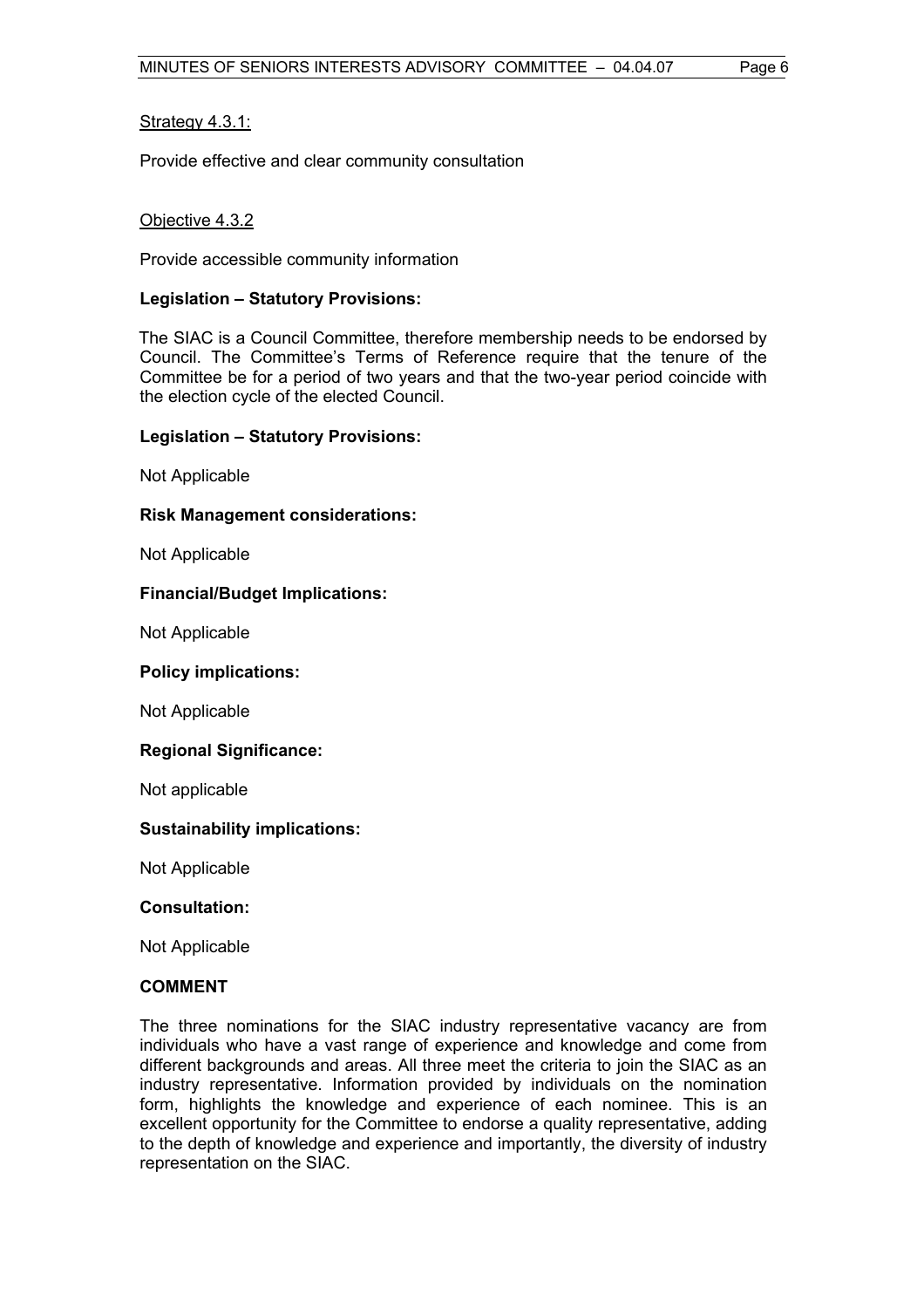Attachment 1 Nomination Forms

# **VOTING REQUIREMENTS**

Simple Majority

# **OFFICER'S RECOMMENDATION**

That the Seniors Interests Advisory Committee:

- 1 NOTES the process undertaken to fill the "industry representative" vacancy;
- 2 NOTES the three nominations received from:

| Ms Maria Bunn     |        | Manager, Multicultural Aged Care Service WA  |         |                          |
|-------------------|--------|----------------------------------------------|---------|--------------------------|
| Ms Lynda Waterman | Senior | Community Liaison                            | Officer | $\overline{\phantom{0}}$ |
|                   |        | <b>Commonwealth Carelink</b>                 |         |                          |
| Mr Peter Boam     |        | WA Retirement Villages Residents Association |         |                          |

3 SUBMITS its preferred nominee, who members determine to be most appropriate given the Committee's objective, to Council for endorsement**.** 

The Community Development Officer gave a brief overview of the three candidates.

There being three nominations, the Presiding Person called for a show of hands for each nominee. There being an equal number of votes for P Boam and M Bunn, the Presiding Person exercised his casting vote and declared P Boam the preferred nominee for Industry Representative.

**MOVED Cr Corr SECONDED Patricia Geary that the Seniors Interests Advisory Committee:** 

- **1 NOTES the process undertaken to fill the "industry representative" vacancy;**
- **2 NOTES the three nominations received from:**

| <b>Ms Maria Bunn</b>     | <b>Manager, Multicultural Aged Care Service WA</b>  |                   |
|--------------------------|-----------------------------------------------------|-------------------|
| <b>Ms Lynda Waterman</b> | <b>Senior Community Liaison</b>                     | Officer<br>$\sim$ |
|                          | <b>Commonwealth Carelink</b>                        |                   |
| <b>Mr Peter Boam</b>     | <b>WA Retirement Villages Residents Association</b> |                   |

**3 SUBMITS to Council for endorsement Mr Peter Boam as its preferred nominee, who members determine to be most appropriate given the Committee's objective, and RECOMMENDS to Council that the Terms of Reference be altered to increase the number of members to twelve, comprising of 2 councillors, 4 community members and 6 industry representatives.**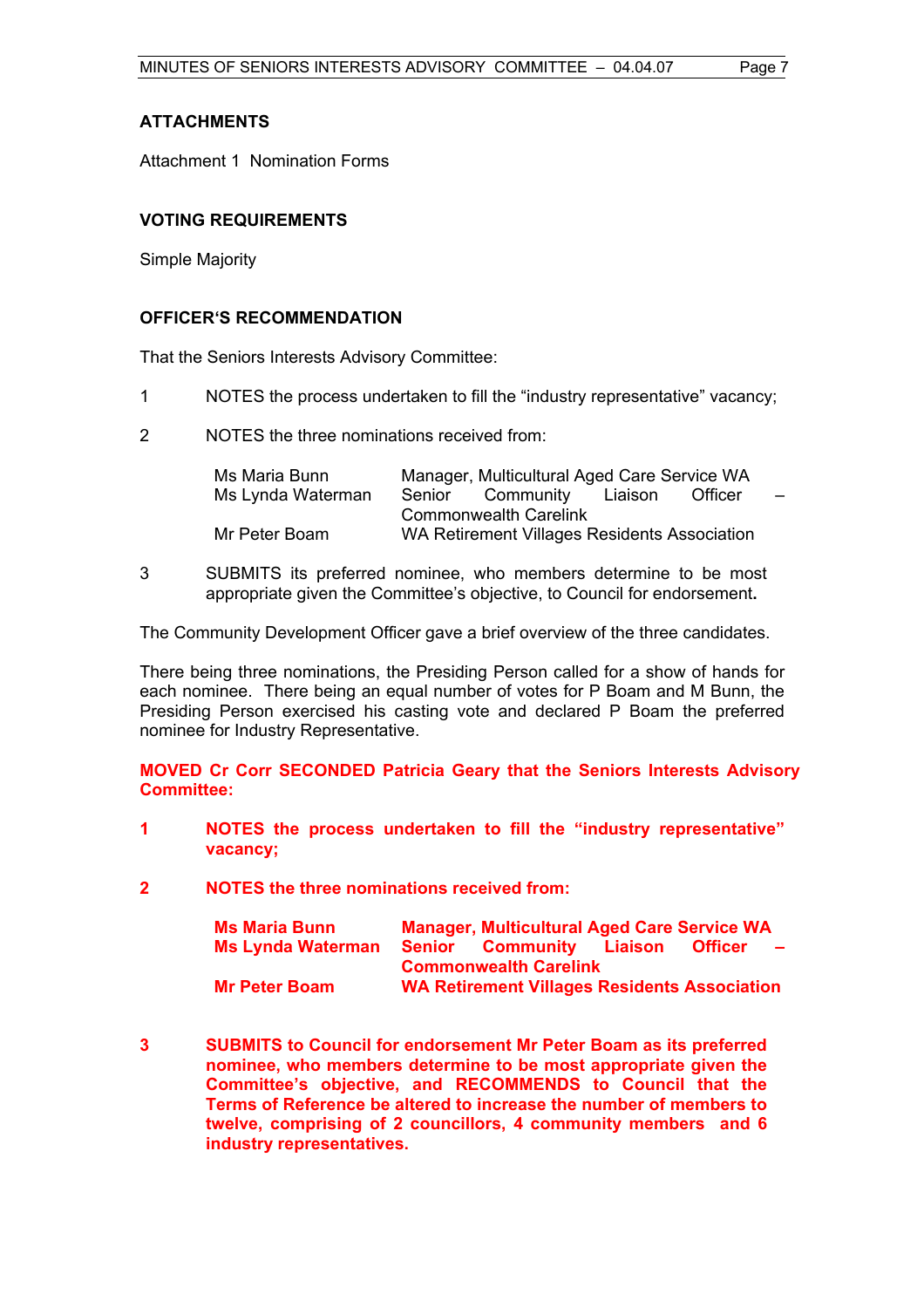# **The Motion was Put and CARRIED (8/0)**

**In favour of the motion:** Cr Corr, Cr Currie, Ms M March, Ms J Coleman, Ms V Corey, Ms P Geary, Mr A Bryant, Mr K Rogerson

*Mr Peter Boam entered the Room at 1000 hrs.* 

Cr Corr advised Mr Peter Boam of his successful nomination.

# **ITEM 2 SENIORS: THE ART OF AGEING 2007 SENIORS EVENT**

**WARD:** All

| <b>RESPONSIBLE</b> | Mr Clayton Higham                         |
|--------------------|-------------------------------------------|
| <b>DIRECTOR:</b>   | <b>Planning and Community Development</b> |

# **PURPOSE**

To report to the Seniors Interests Advisory Committee (SIAC) on the proposed timeline for the City's 2006 seniors event "Seniors: The Art of Ageing."

# **EXECUTIVE SUMMARY**

The 2007 seniors event will reflect identified seniors event objectives as well as the objectives of the Seniors Plan 2004 – 2008. The event will continue to promote the principles of holistic positive active ageing health and wellbeing and will be held at a time endorsed by the SIAC.

*It is recommended that the Seniors Interests Advisory Committee:* 

- *1 NOTES the proposed timeline to plan, develop and deliver the 2007 seniors event;*
- *2 ENDORSES that the 2007 seniors event be held during 10-14 September 2007.*

# **BACKGROUND**

At the SIAC meeting of 7 February 2007, the Committee noted the proposed activities budget and suggested names for 2007 seniors' event. The Committee endorsed "Seniors: The Art of Ageing," as the name for the 2007 seniors event. The name offers continuity, or a theme, following on from the 2006 event "Seniors: This is Your Life."

# **DETAILS**

It is proposed that the Committee discusses if the event should be held over one or two weeks in September or October 2007, to enable it to:

• Be consistently held around the same time each year;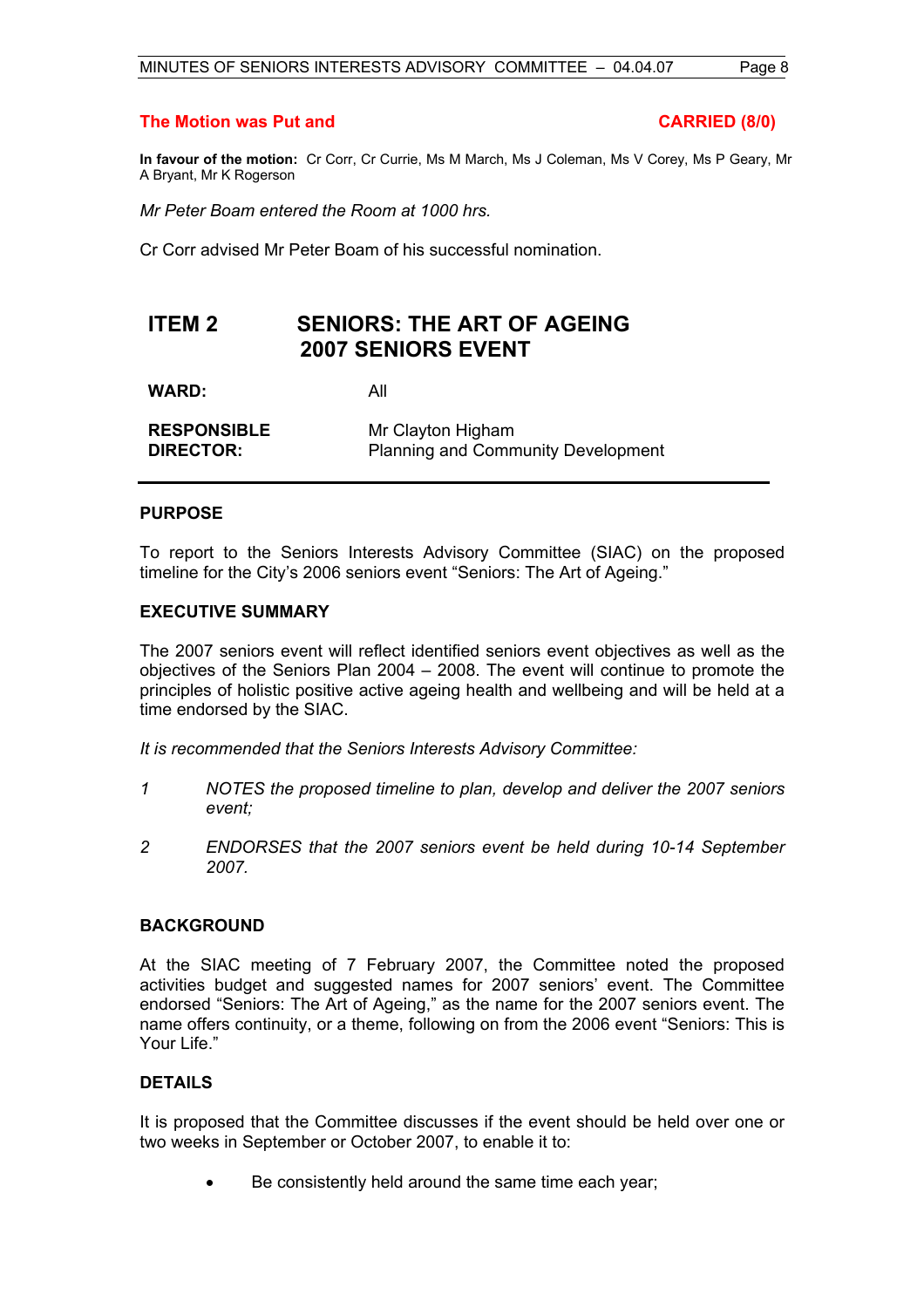- Align with but not overlap or occur at the same time as the state wide 2007 Bankwest Seniors Week 28 October – 4 November;
- Consider the third term school holidays  $1 15$  October and the impact on grandparents who may have grand parenting / parenting commitments;
- Take advantage of the season of spring which is likely to be conducive to outdoor activities as well as generally getting out and about for older people.

The proposed working timeline for the Event is laid out below:

| <b>ACTIVITY</b>                                               | <b>DETAIL</b>                                                                                                         | <b>TIMELINE</b>            |
|---------------------------------------------------------------|-----------------------------------------------------------------------------------------------------------------------|----------------------------|
| Identify SIAC working group                                   | Community Development<br>Officer (CDO) to contact<br><b>SIAC members</b>                                              | February                   |
| <b>Budget for event</b>                                       | Proposed 2007 event<br>budget to be included in<br>City's usual<br>budgetary process                                  | As appropriate             |
| SIAC working group to hold first<br>meeting                   | Group to meet and begin<br>planning for event                                                                         | February or early<br>March |
| SIAC working group to meet<br>regularly                       | Group to meet fortnightly<br>from initial meeting to plan<br>and develop event activities<br>& program                | March<br>September         |
| Identify & contact key internal<br>stakeholders               | i.e. Marketing, Libraries,<br>Leisure Centre, Recreation,<br>Culture & Art                                            | March $>$ ongoing          |
| Identify & contact key external<br>stakeholders & partners    | i.e.<br>blend(er) gallery,<br>seniors groups, West Coast<br>TAFE, Police Academy,<br>peak govt & non govt<br>agencies | March > ongoing            |
| artists,<br>Identify entertainers,<br>celebrities, activities | Develop a "wish list" of<br>potential<br>people<br>and/or<br>event activities and proceed<br>to make contact          | March > ongoing            |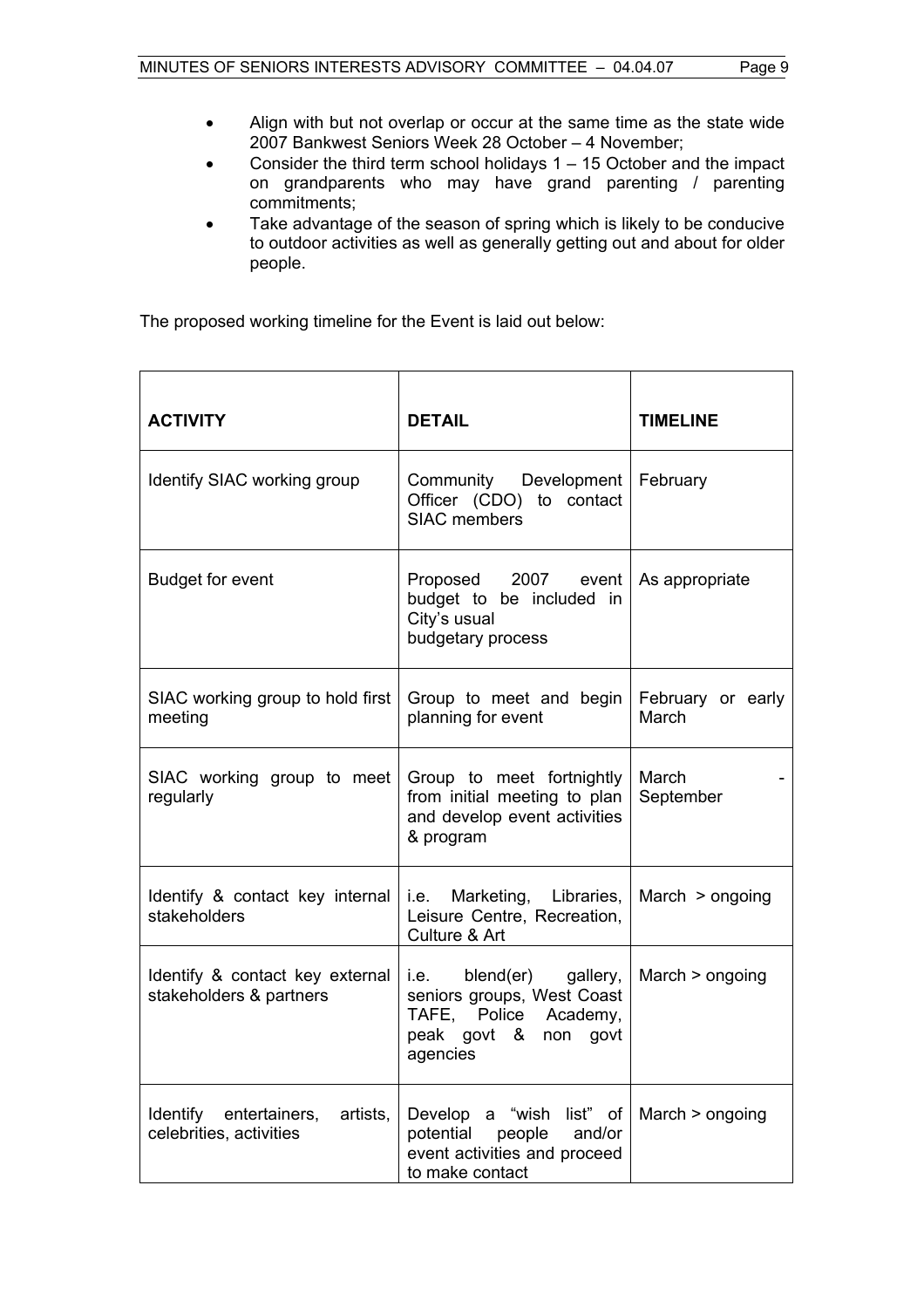| Collaborate with internal<br>&<br>stakeholders<br>external<br>to<br>develop new activities for event                     | Continue to plan, develop<br>negotiate<br>practical<br>and<br>arrangements and issues     | Ongoing                                                                                  |
|--------------------------------------------------------------------------------------------------------------------------|-------------------------------------------------------------------------------------------|------------------------------------------------------------------------------------------|
| Collaborate with internal<br>&<br>stakeholders<br>&<br>external<br>partners to showcase existing<br>activities or events | Event to be held for 1 or 2<br>weeks between:<br>$10 - 28$ September<br>$15 - 26$ October | Ongoing ><br>Event date will be<br>determined at<br><b>SIAC</b><br>April<br>4<br>meeting |
| Deliver an event to run over<br>one or two weeks.                                                                        | Event to be held for 1 or 2<br>weeks between:<br>$10 - 28$ September<br>$15 - 26$ October | Event date will be<br>determined<br>at<br><b>SIAC</b><br>meeting<br>4<br>April           |
| Report to SIAC                                                                                                           | Provide regular feedback to<br><b>SIAC</b>                                                | Ongoing                                                                                  |
|                                                                                                                          | Consult with SIAC<br>as<br>appropriate                                                    |                                                                                          |

# **Link to Strategic Plan:**

The seniors' event is directly linked to the following key focus areas of the City's Strategic Plan:

Community Wellbeing

# Outcome:

The City of Joondalup is recognised as a community that values and facilitates Lifelong Learning.

# Objective 1.1:

To develop, provide and promote a diverse range of lifelong learning opportunities.

# Outcome:

The City of Joondalup provides social opportunities that meet community needs.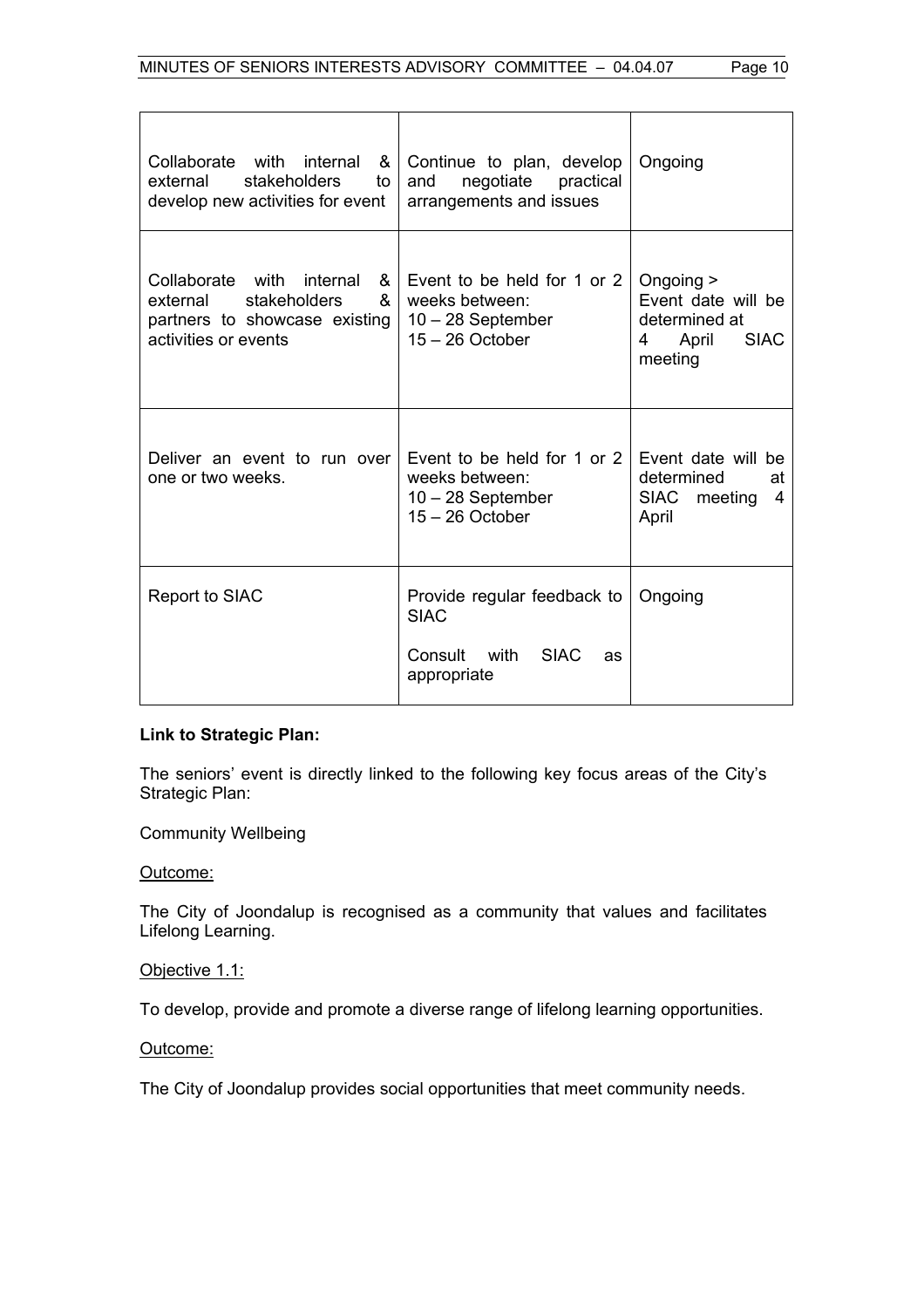# Objective 1.3:

To continue to provide services that meet changing needs of a diverse and growing community

# Strategy 1.3.1:

Provide leisure and recreational activities aligned to community expectations, incorporating innovative opportunities for today's environment

# Strategy 1.3.2:

Provide quality of life opportunities for all community members

# **Legislation – Statutory Provisions:**

Not Applicable

# **Financial/Budget Implications:**

Further investigation into the required budget is currently being undertaken. A proposed figure of \$7,600 is included in this report for information.

# **Policy implications:**

Not Applicable

# **Regional Significance:**

Not Applicable

# **Sustainability implications:**

Not Applicable

# **Consultation:**

Not Applicable

# **COMMENT**

The proposed event timeline has been developed to guide the SIAC working group in its task of delivering a quality 2007 seniors' event. The working group commenced the planning process in March, with Committee members to endorse a date to deliver the event at this meeting. The reasons for dates suggested for the event have been well documented. Additionally, an event in September or October will allow the working group the time it requires to plan, develop, promote and deliver a quality 2007 event for seniors in the City of Joondalup. The City believes that an event should be held during the week 10-14 September 2007.

# **ATTACHMENTS**

Attachment 1 - Seniors event objectives Attachment 2 - Proposed Activities Budget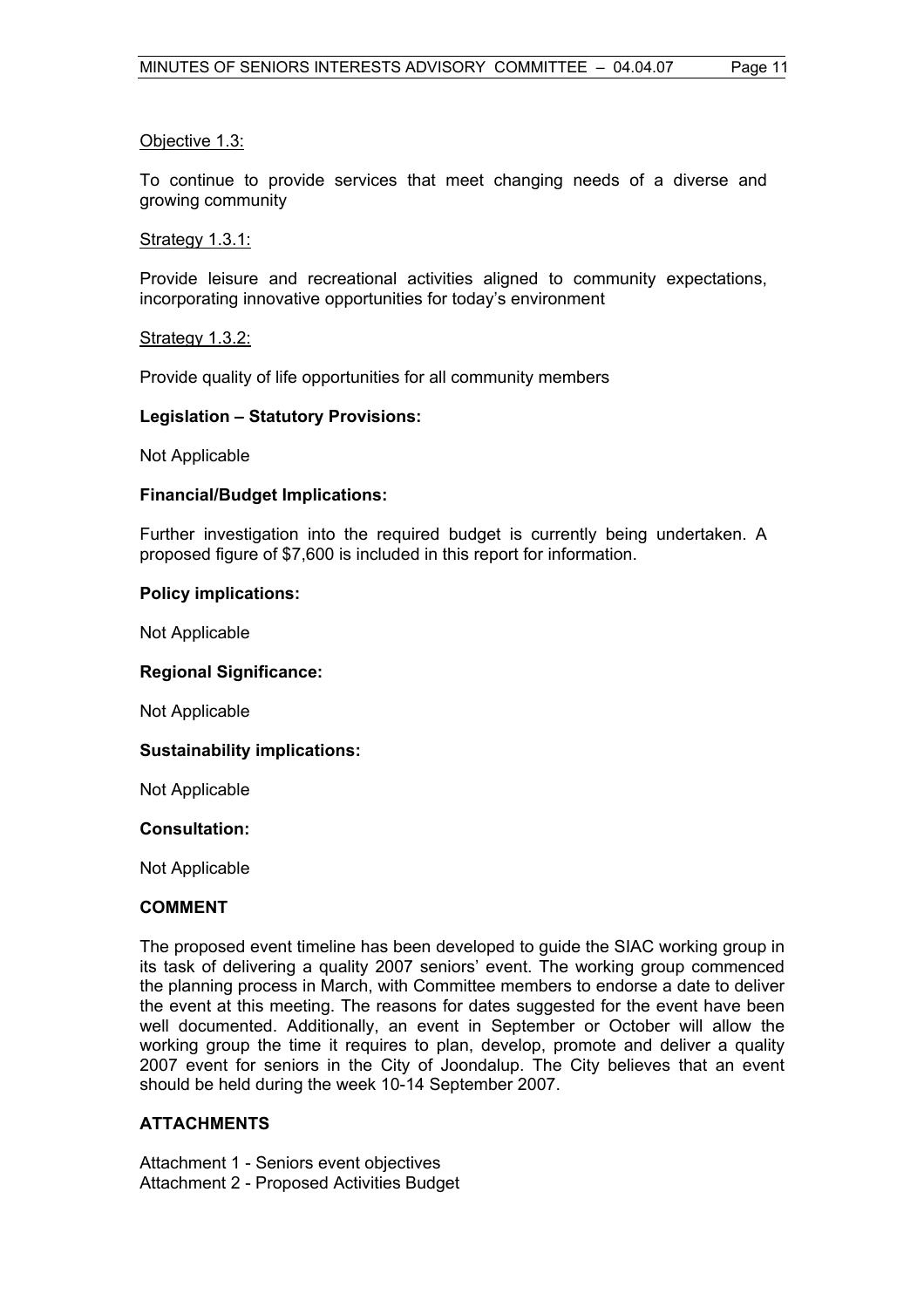# **VOTING REQUIREMENTS**

Simple Majority

The Manager, Community Development & Library Services gave a brief overview of the report. Discussion ensued.

**MOVED Cr Currie SECONDED Joy Coleman that the Seniors Interests Advisory Committee:** 

- **1 NOTES the proposed timeline to plan, develop and deliver the 2007 seniors' event;**
- **2 ENDORSES that the 2007 seniors event be held during 10-14 September 2007.**

#### **The Motion was Put and CARRIED (8/0) CARRIED (8/0)**

**In favour of the motion:** Cr Corr, Cr Currie, Ms M March, Ms J Coleman, Ms V Corey, Ms P Geary, Mr A Bryant, Mr K Rogerson

# **ITEM 3 ELIGIBILITY FOR SENIORS' PROGRAMS, SERVICES AND PAYMENTS**

**WARD:** All

**RESPONSIBLE** Mr Clayton Higham **DIRECTOR:** Planning and Community Development

# **PURPOSE**

To provide the Seniors Interests Advisory Committee (SIAC) with information related to the definition of "a senior" and eligibility for seniors programs, services and payments in general.

\_\_\_\_\_\_\_\_\_\_\_\_\_\_\_\_\_\_\_\_\_\_\_\_\_\_\_\_\_\_\_\_\_\_\_\_\_\_\_\_\_\_\_\_\_\_\_\_\_\_\_\_\_\_\_\_\_\_\_\_\_\_\_\_\_\_

# **EXECUTIVE SUMMARY**

This report explores the concept of "a senior" in a contemporary local, state and commonwealth government and business context of the provision of general programs, activities, payments and services. It includes information about seniors and the link with age related eligibility criteria.

*It is recommended that the Seniors Interests Advisory Committee NOTES the information provided in this report.*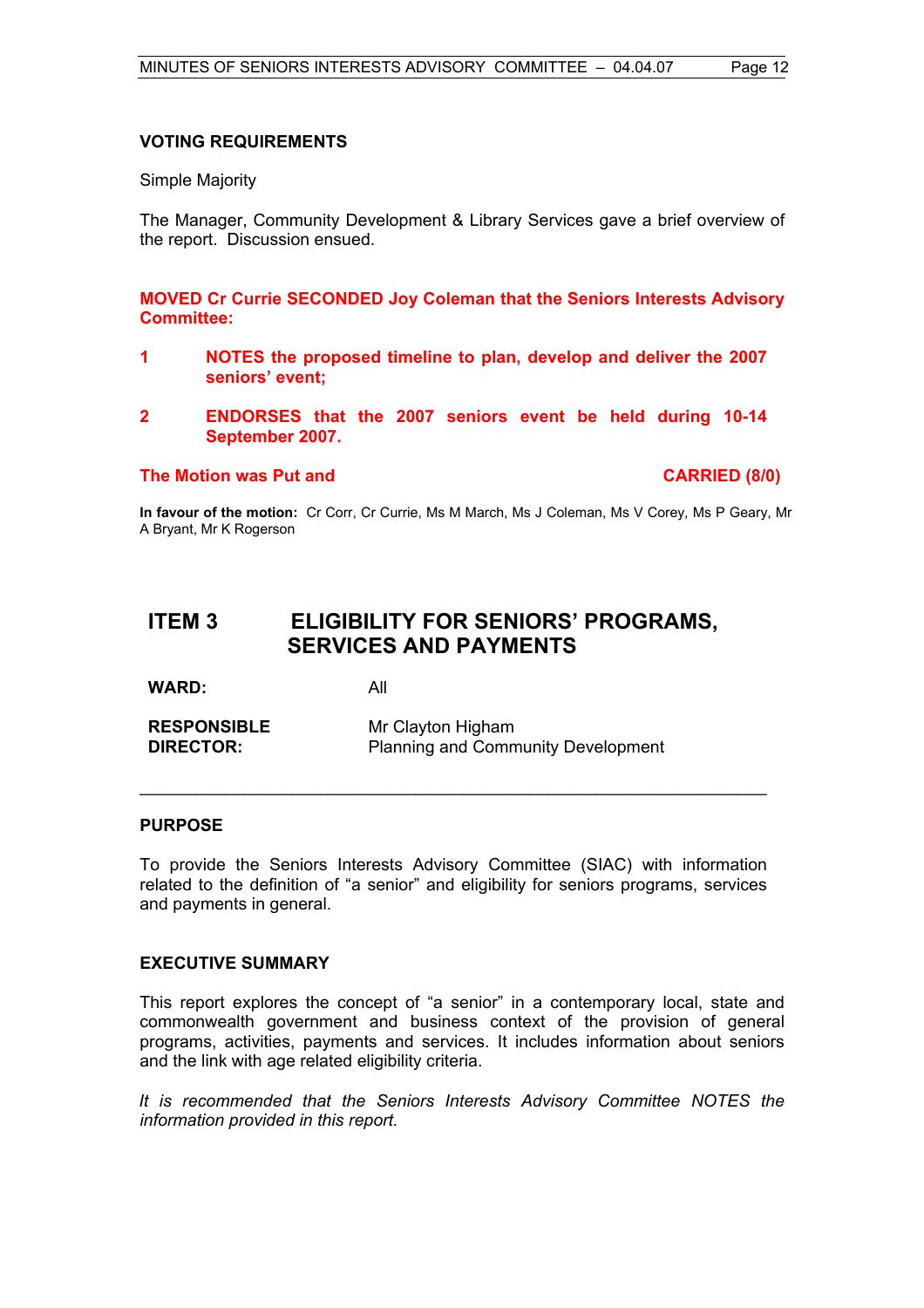# **BACKGROUND**

Discussion at the SIAC meeting of 7 February 2007, generated interest in the concept of "seniors," specifically, what age determines that someone is "a senior" and in the local context, the link between that and for example the City's Platinum 50+ Program. This report seeks to provide some clarity about the contemporary societal concept of "a senior" as well as other aged related information for people as they grow older.

# **DETAILS**

Research has determined that there isn't a single definition of "a senior." The concept of who is a senior in terms of age appears to be a very subjective definition based on individuals and their perception of how they see themselves. Additionally, it's a concept that seems to have been adopted by a range of businesses and organisations targeting the significant and growing baby boomer generation, people born from 1946 – 1964. Examples of this can be seen in marketing by lifestyle villages and insurance companies who target the below fifty and fifty-plus age groups.

Even though the fifty-plus age group is included in and marketed as being of senior age and is often included in the older category, sixty is the age generally considered by government, to determine that a person is a senior and is thus eligible to receive government concessions at all levels of government.

Various interpretations appear to be linked to eligibility requirements for:

- Commonwealth government payments;
- State and commonwealth concession cards:
- State and local government services concessions;
- Membership of non-government "seniors" organisations and programs.

# **Commonwealth government payments**

People need to meet specific age criteria to qualify for the Aged Pension. For men this is 65 years, whereas currently the women's pension age varies, depending on their date of birth. However, by 2014 the minimum qualifying age for women will be moved to match that of men.

The qualifying age for veterans with qualifying service and a service pension is 60 years for men. The age for women is lower as per above. However by 2013, the qualifying age will be the same for men and women.

The Commonwealth Seniors Health Card (CSHC) gives older people (Aged Pension age) access to a range of concessions including prescription medications and the Telephone Allowance. Many self-funded retirees may be eligible for the CSHC.

# **State concession cards**

Seniors Cards are available Australia wide to people who are aged 60 years and over and not working full time. Eligibility criteria and benefits vary from state to state. The cards are issued by state and territory governments and enable cardholders to access to a wide range of discounts on commercial and public activities. There are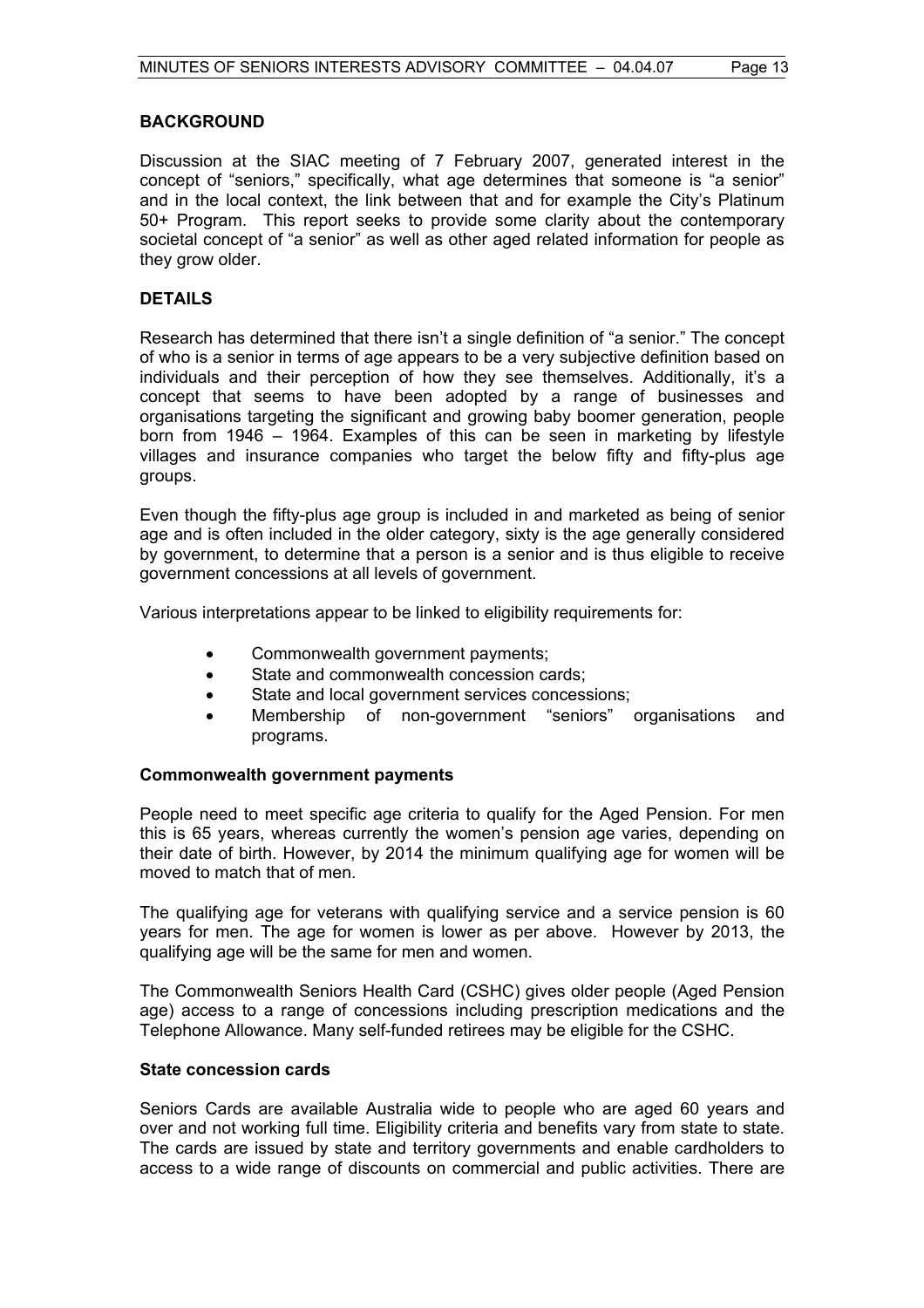no formal agreements for the use of the WA Seniors card in other states, however some businesses will offer discounts on presentation of the Card.

In Western Australia a WA Seniors Card Discount Directory outlines the extensive range of discounts available.

#### **State and local government services concessions**

To qualify for City of Joondalup Aged Pension rates rebates, ratepayers must possess a valid Centrelink Aged Pension, Veterans Affairs Aged Pension or state Seniors Card, as well as meet other conditions related to property ownership and occupancy.

Eligible seniors receive a 25% concession on a range of services at the City's Leisure Centres. The age criterion for such concessions is sixty years.

The Water Corporation Aged Pension water rebates require possession of a Centrelink Aged Pension, Commonwealth Seniors Health Card or state Seniors Card.

#### **Membership of non-government seniors' organisations and programs**

Two national peak seniors' organisations, Council on The Ageing (WA) CoTA (WA) Inc and National Seniors target people over fifty years. Both organisations see their role as representing and lobbying the views of people over fifty years.

Membership of such organisations provides some discounts by businesses.

Examples of programs designed for people aged fifty-plus include:

- The City's Platinum 50+ Adventure Program aims to encourage ongoing participation in leisure activities, with opportunities to try something different within a positive social environment. Eligibility for this subsidised program is that participants are City of Joondalup residents and Leisure Centre members over fifty years. The program does not state that it is for seniors, rather it is for people over fifty years;
- The City's Platinum 50+ Fitness Program is a health and fitness program designed for the fifty-plus age group. City of Joondalup residents who are Seniors Card holders receive an additional 25% discount on membership;
- CoTA's Living Longer Living Stronger program, which maximises opportunities for people over fifty years to engage in affordable quality, results oriented strength training programs.

# **Link to Strategic Plan:**

This report is linked through the Seniors Plan to the City's Strategic Plan – Community Wellbeing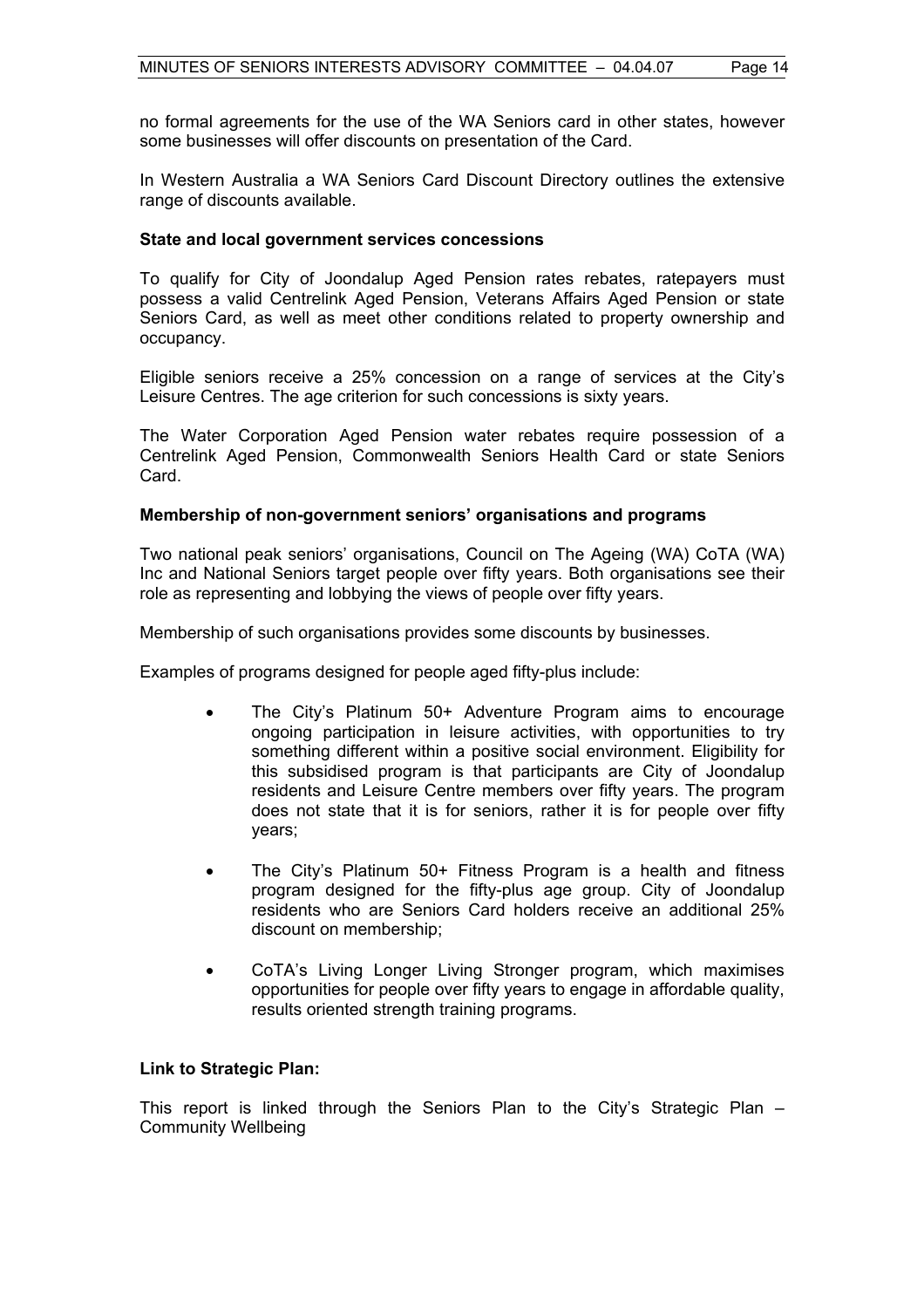# Outcome:

The City of Joondalup is recognised globally as a community that values and facilitates Lifelong Learning

Objective 1.1:

To develop, provide and promote a diverse range of lifelong learning opportunities

Strategy 1.1.3:

Support whole-of-life learning and creation of knowledge opportunities

# Outcome:

The City of Joondalup provides social opportunities that meet community needs

# Objective 1.3:

To continue to provide services that meet changing needs of a diverse and growing community

Strategy1.3.2:

Provide quality-of-life opportunities for all community members

Strategy 1.3.3:

Provide support, information and resources

# **Legislation – Statutory Provisions:**

Not Applicable

# **Risk Management considerations:**

Not Applicable

# **Financial/Budget Implications:**

Not Applicable

# **Policy implications:**

Not Applicable

# **Regional Significance:**

Not Applicable

# **Sustainability implications:**

Not applicable

# **Consultation:**

Not Applicable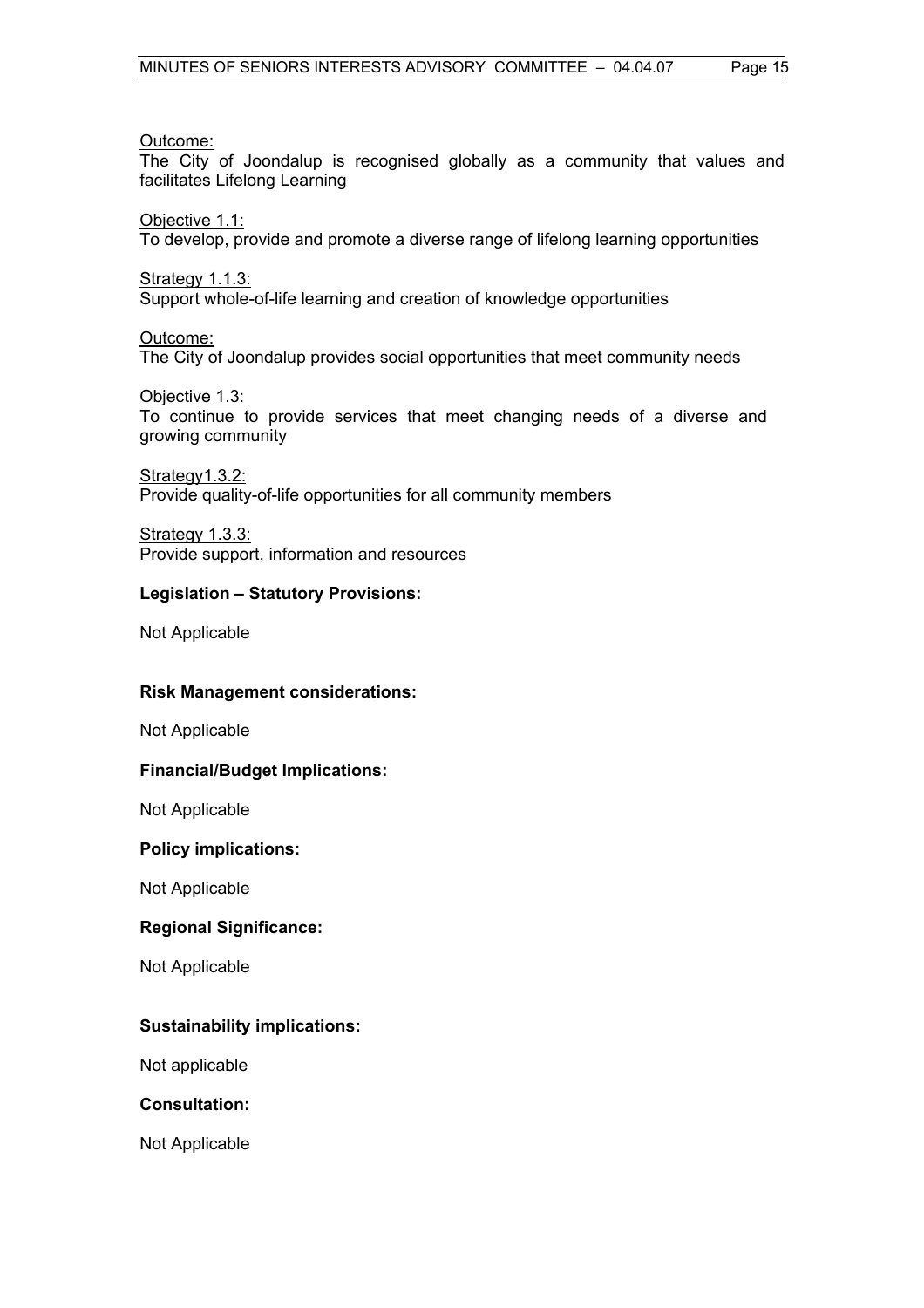# **COMMENT**

The information provided in this report reinforces the difficulty in trying to articulate a definitive explanation of "a senior." What is clear, is that seniors cannot be categorised into one age group of anyone who has reached a particular age, whether that is fifty or sixty years. Australia wide, government uniformly recognises sixty as the age for eligibility to apply for a state Seniors Card. Other government payments (Aged Pension) are variable and currently differ according to gender, with men being eligible at sixty five years and women's eligibility currently determined according to date of birth. Membership of some peak seniors' organisations targets the fifty-plus age group. Programs and activities within all levels of government may target the fifty-plus age group but not necessarily be called "seniors" activities.

Ultimately it becomes a personal choice for many people. As they move through the life course, they may make philosophical choices about joining a peak seniors' organisation at the age of fifty or not. Similarly, choice, perception of self and various other factors may guide a decision to for example enrol in a program such as Platinum 50+, or live in an over 45's lifestyle village.

# **ATTACHMENTS**

Not Applicable

# **VOTING REQUIREMENTS**

Simple Majority

# **MOVED Allyn Bryant SECONDED Joy Coleman that the Seniors Interests Advisory Committee NOTES the information provided in this Report.**

# **The Motion was Put and CARRIED (8/0)**

**In favour of the motion:** Cr Corr, Cr Currie, Ms M March, Ms J Coleman, Ms V Corey, Ms P Geary, Mr A Bryant, Mr K Rogerson

*Community Development Officer left the Room 1015 hrs and returned at 1016 hrs.* 

# **ITEM 4 PRESENTATION – PLATINUM 50+ ADVENTURE**

**WARD:** All

| <b>RESPONSIBLE</b> | Mr Clayton Higham                         |
|--------------------|-------------------------------------------|
| <b>DIRECTOR:</b>   | <b>Planning and Community Development</b> |

Claire Martin, Program Co-ordinator Craigie Leisure Centre will attend this SIAC meeting to provide the SIAC members with information about the City's Platinum 50+ Adventure Program.

\_\_\_\_\_\_\_\_\_\_\_\_\_\_\_\_\_\_\_\_\_\_\_\_\_\_\_\_\_\_\_\_\_\_\_\_\_\_\_\_\_\_\_\_\_\_\_\_\_\_\_\_\_\_\_\_\_\_\_\_\_\_\_\_\_\_\_